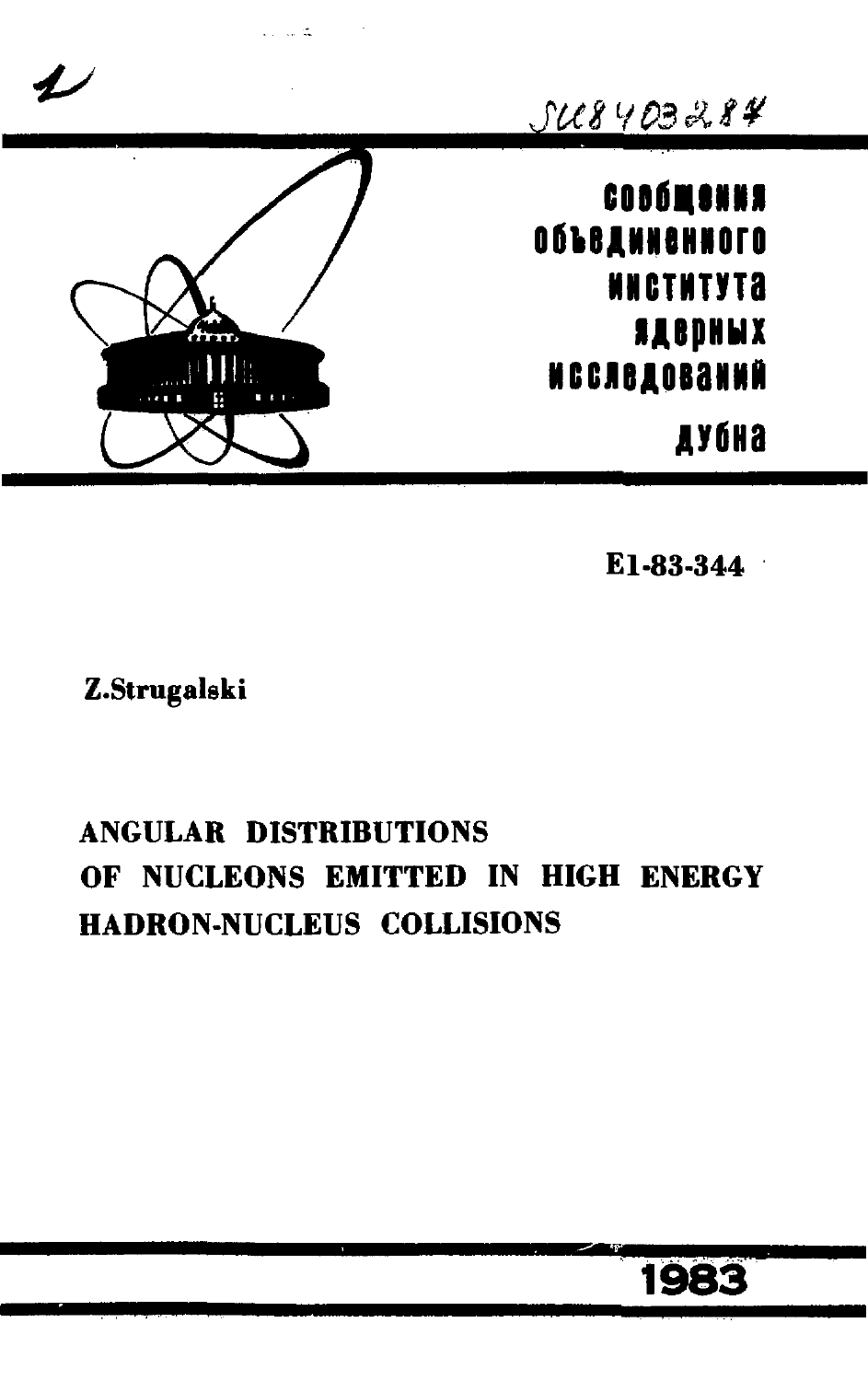

 $\mathcal{L}^{\text{max}}$ 

÷.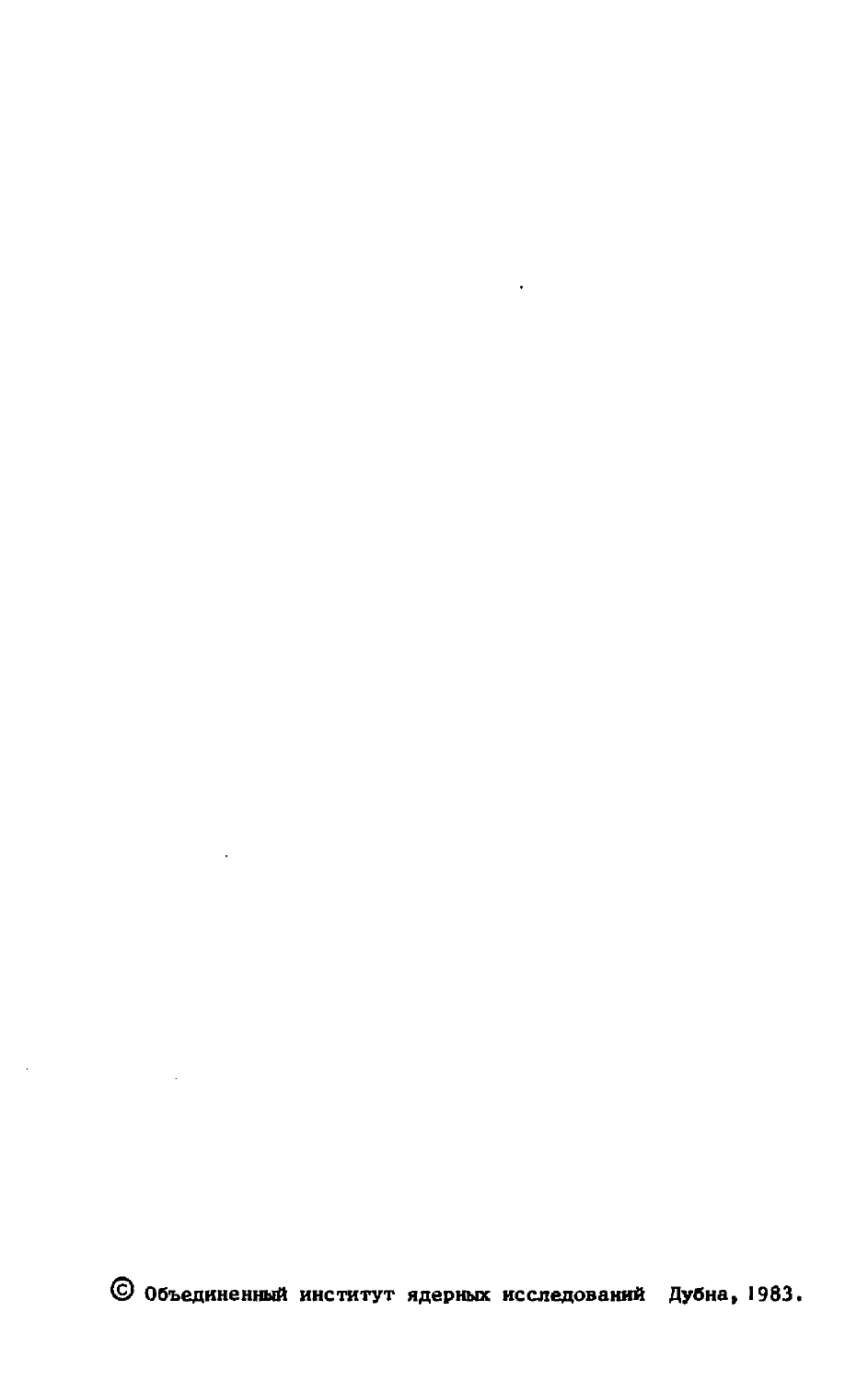#### 1. INTRODUCTION

Collisions of high energy hadrons, of kinetic energy higher than the energy threshold for pion production, can be collected in two samples: a) the sample containing events in which particle production does not occur, but incident hadron is absorbed inside the target nucleus or deflected in passage through the target nucleus<sup>71,2</sup>/;b) the sample of the any-type collisions including events with particle production and without particle production. In all events belonging to any of the samples the collision is accompanied by emission of "fast" nucleons of kinetic energy from about 20 to about 400 MeV; the emission is intensive enough - events occur in which tens nucleons are emitted, when the target nucleus is massive enough.

.<br>เมษายนเมื่อมีอุปกรณ์

There are impressive features of energy spectra and momentum distributions of the emitted protons, discovered experimental- $1y$ <sup>/3- $5/$ </sup> in studying pion-xenon nucleus collisions at 3.5 GeV/c momentum. It was found that the energy spectra and momentum distributions of the fast protons are identical in both the samples of events a) and b)  $cr$ , in other words, they are independent of the particle production process. Moreover, the energy spectra and momentum distributions are independent of the multiplicity  $n_p$ , or of the intensity, of emitted protons. Simple comparison of the energy spectra of protons emitted in pion-xenon nucleus collisions at 3.5 GeV/c momentum<sup>/4/</sup> with energy spectra of protons emitted in proton-emulsion collisions at  $300-400$  GeV/c momentum  $\frac{8}{3}$  shows that these spectra can be regarded as identical, as energy independent.

It was argued  $\frac{75}{7}$  that it is reasonable to think these features to be proper to both the nucleons, not to protons only, and to nucleons emitted in any hadron-nucleus collisions at any high energy.

The following questions arose: "Are the angular characteristics of nucleon emission process independent as well of the occurrence of the particle production process and of the nucleon emission intensity ?" Are the angular distributions independent of the incident hadron energy ?" The answer to these questions should be based on the results of careful experimental studies. Appropriate investigations were performed on the samples of events used in studies of the energy and momentum spectra of the emitted protons. The description of our experiment and the experimental procedure applied can be found in our

1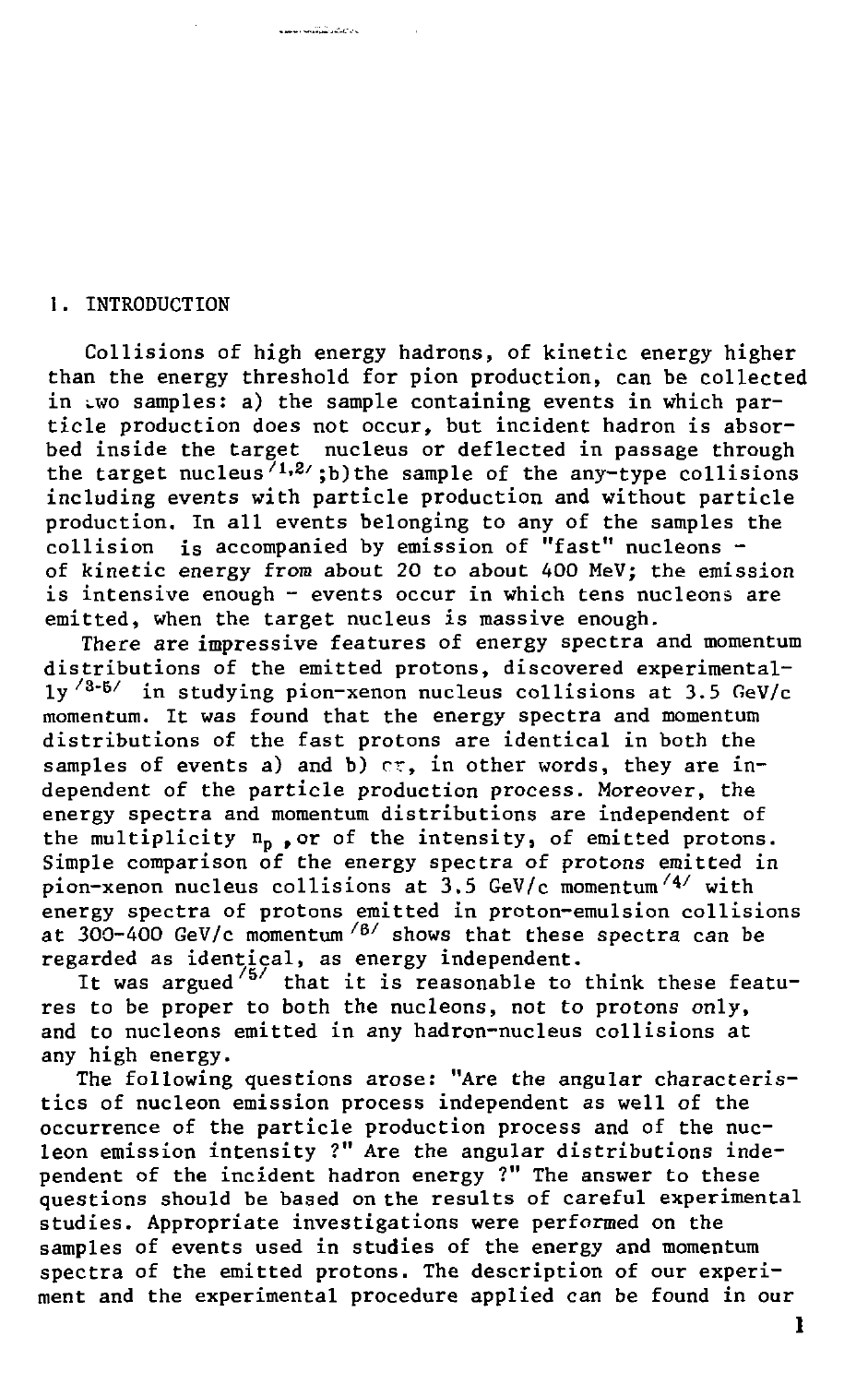previous works /1.2.4.5.7.8/ and it is found not necessary to repeat it here.

The subject matter in this paper is a presentation of experimental results obtained in studying angular distributions of the fast protons emitted in pion-xenon nucleus collisions at 3.5 GeV/c momentum; the comparison of angular distributions in the samples a) and b) of events is accentuated here, as giving rew experimental facts.

#### 2. EXPERIMENTAL DATA

Experimental data on proton angular distributions presented here are based on the sample of 6301 any-type pion-xenon nucleus collision events at 3.5 GeV/c momentum and 972 pion-xenon nucleus collision events without particle production at the same incident pion momentum <sup>73,4,7,87</sup> ; the pion-xenon nucleus collision events without particle production occur in (10.6+^  $+ 0.5$ )% of the any-type collisions, the enlarged number of the events in question used here is from additional scanning and selection of these collisions registered in the chamber.

Experimental data are presented in figs. 1-5 and in the table characterizing angular distributions in dependence on the proton emission multiplicity  $n_n$ .

Let us sum up the most impressive features of the angular distributions of the fast protons, discovered experimentally; we can conclude in reviewing the data presented that:

1) The proton emission angles θ<sub>ρ</sub> lie within the value interval from 0 to 180 degrees, in both samples of events a) and  $b$ ) - in the sample of events without particle production and in the sample of the any-type events, fig. 1.

2) Angular distributions are practically the same in both samples of collision events  $-$  a) and b), figs. 1 and fig. 2, and the table.

3) The average proton emission angle  $\langle \theta_n \rangle$  does not depend practically on the proton emission intensity  $n_n$ , when  $n_n \geq 2$ ; the  $n_p$  - dependences of the  $\langle \theta_p \rangle$  are practically the same in both two samples of events a) and b), figs.3 and 4.

4) Distributions of the proton emission angles are practically identical in pion-xenon nucleus collisions belonging to any of the samples a) and b) , independently of the proton emission intensity  $n_n$ , fig. 3 and the table.

5) Angular distributions of protons of kinetic energy from about 30 to about 400 MeV emitted in pion-xenon nucleus collisions at 3.5 GeV/c momentum are the same as angular distributions of protons of kinetic energy from about 30 to about 400 MeV emitted in proton-emulsion collisions at 300-400 GeV/c momentum, fig.5.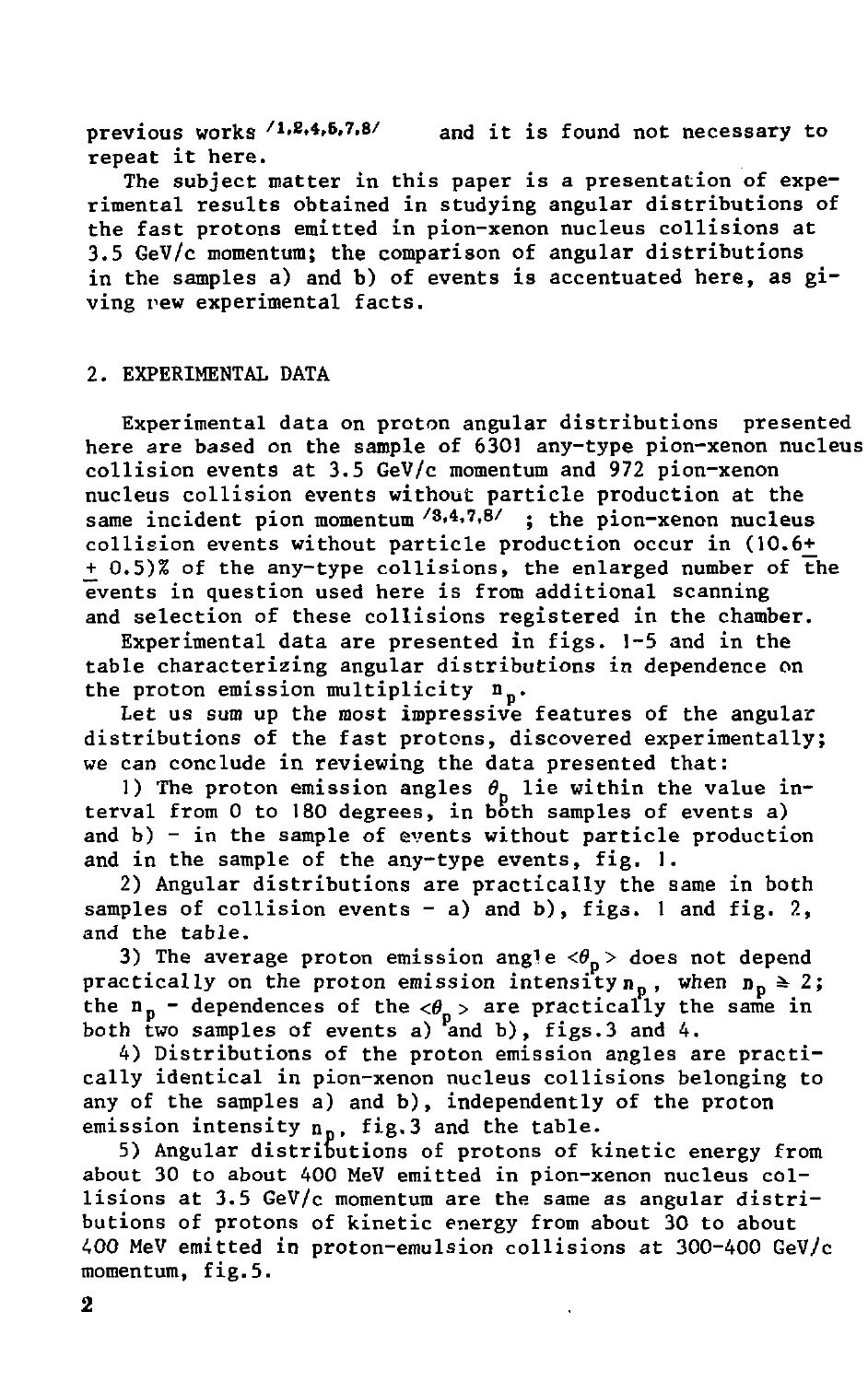

Fig.1. Distributions  $N(\theta_n)$  of the emission angles *в* of fast protons, of kinetic energy from about 20 to about 400 MeV, emitted in pion-xenon nucleus collisions at 3.5 GeV/c momentum: - in the sample of events without particle production, when incident pion is absorbed inside the target nucleus or deflected in traversing it;  $\equiv$  in the sample containing any-type collision events, with particle production and without particle production.  $n_{\pi}$  - multiplicity of secondary pions,  $n_p$  - multiplicity of  $emitted$  protons,  $f - residual$ nuclear fragments.



Fig.2. Distributions  $N(\cos\theta_n)$ of cosine of the emission angle  $\theta_n$  of fast protons, of kinetic energy from about 20 to about 400 MeV,in various samples of pion-xenon nucleus collisions at 3.5 GeV/c momentum '<sup>4,7'</sup>: a) in the sample containing collision events with- •I out particle production,when incident pion is absorbed inside the target nucleus or deflected in traversing it, histogram 1, and in the sample of any-type collision events, histogram 2; b) in the sample of collision events without particle production when incident pion is absorbed inside the target nucleus, histogram I, and in the sample of any-type collision events, histogram 2.  $+$ |  $\Sigma$ N - number of protons in the histogram.

3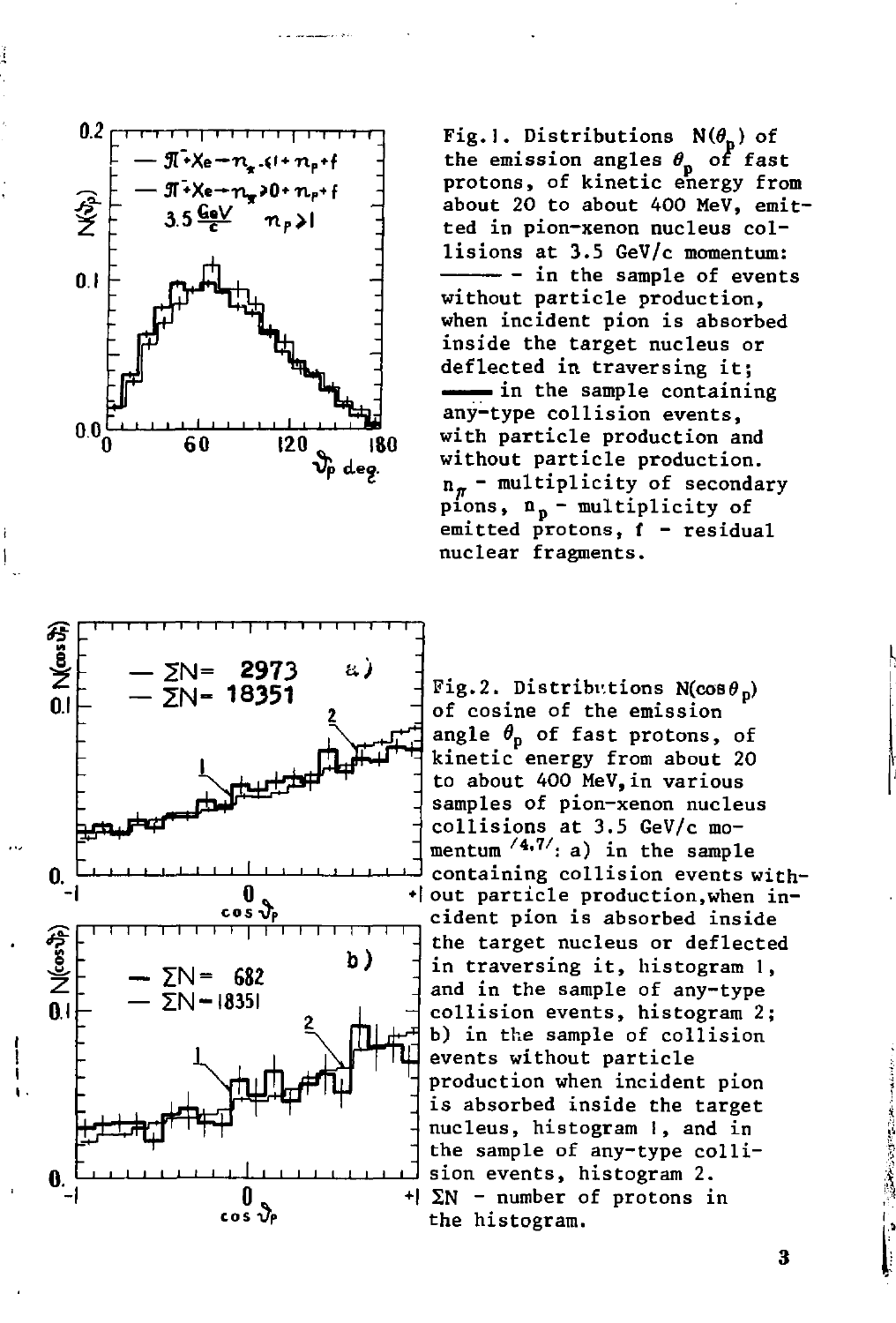

Fig.3. Proton emission average angle  $\langle \theta_p \rangle$  in dependence on the multiplicity n<sub>p</sub> of fast protons, of kinetic energy from about 20 to about 400 MeV, emitted in two samples of pion-xenon nucleus collision events at  $3.5$  GeV/c momentum: full circles - in the sample of collisions without particle production, when incident pion inside is absorbed the tardeflected nucleus  $or$ get through it: in passage empty circles - in the sample any-type collisions, of n - number of secondary pions, f - residual nuclear fragments.



Fig.4. Average cosine  $<$ cos $\theta_n$  > and corresponding normalized dispersion  $D/ $cos\theta_p>$  in de$ pendence on multiplicity np of fast protons, of kinetic energy from about 20 to about 400 MeV, emitted in pionxenon nucleus collisions at 3.5 GeV/c momentum through emission angles  $\theta_n$ : left side - in the sample of anytype collision events, histogram 2, and in the sample of collision events without particle production when incident pion is absorbed inside the target nucleus or deflected in passage through it, histogram 1, right side in the sample of any-type collision events, histogram 2, and in the sample of collision events without particle production when insident pion is absorbed inside the target nucleus, histogram 1.

#### 3. RESULTS AND DISCUSSION

Some years ago an argumentation was presented <sup>/9.10/</sup> that the number n<sub>p</sub> of emitted protons in any hadron-nucleus collision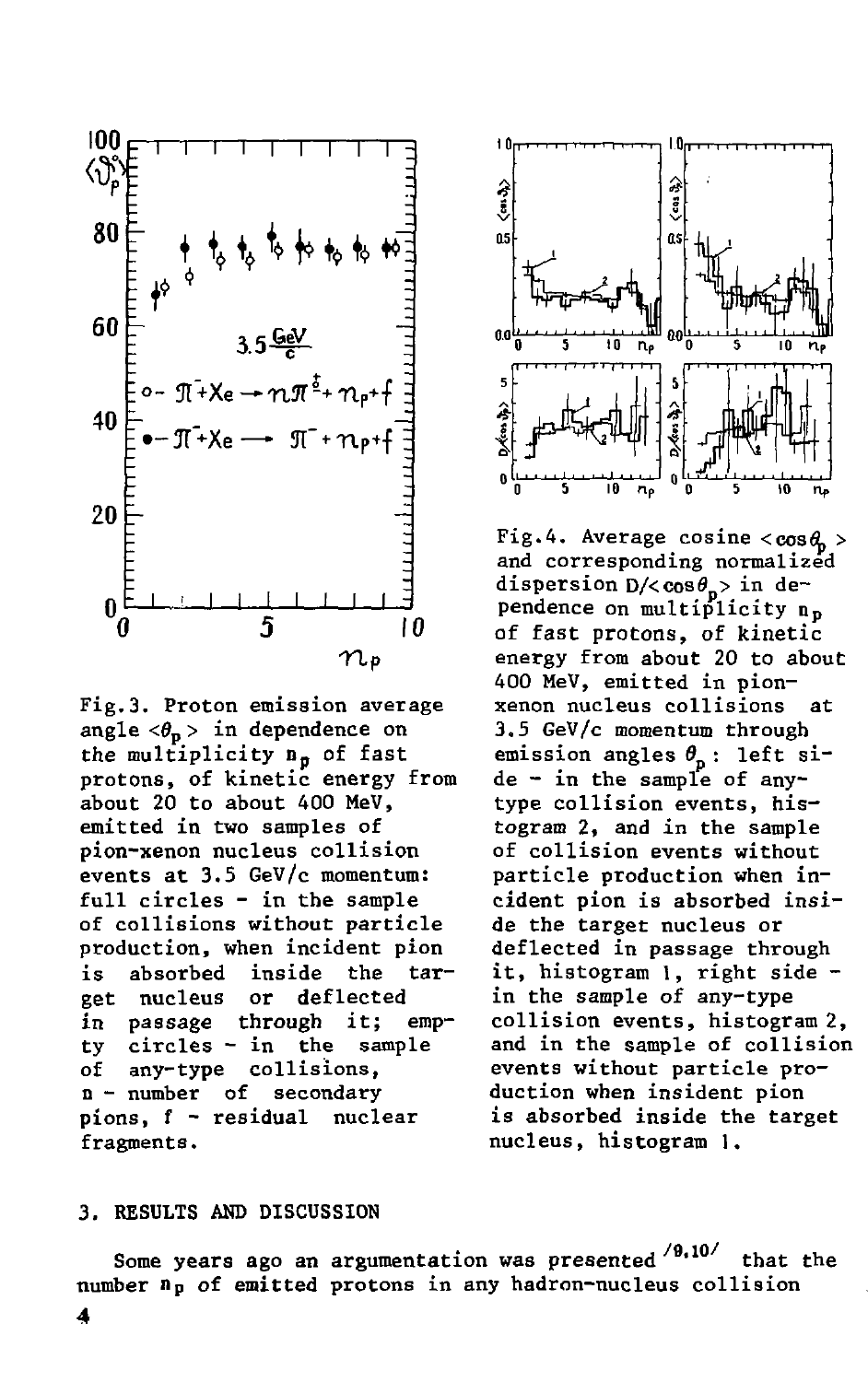Fig.5. Angular distributions 100  $\Delta N / \Delta \Omega$ ( $\Sigma \Omega N$ ) of protons of kinetic energy from 30 to about 400 MeV emitted in pion-xenon nucleus collisions and in proton-nucleus collisions, with nuclei in nuclear emulsion Em: a) Any-type pion-xenon nucleus collisions at 3.5 GeV/c momentum and any-type proton-Em collision at 300-400 GeV/c momentum <sup>/6/</sup> ; b) Pion-xenon nuc<sup>.</sup> leus collisions at 3.5 GeV/c momentum without particle production and any-type proton-Em collisions at 300-400 GeV/c momentum  $\frac{8}{1}$ .  $\theta_n$  - proton emission angle,  $\Delta N$  - number of protons emitted within the interval  $\Delta\theta_{\rm n}$  of emission angles,  $\Delta\Omega$  solid angle corresponding to the  $\Delta\theta_p$  interval,  $\Sigma\Delta N$  - total number of emitted protons used in histogram.



is a measure of the nuclear matter layer thickness  $\lambda$ , expressed in number of protons  $n_p$  per some area  $nD_0^2$ , where  $n_p = n_p(\lambda)$ and  $n_p(\lambda)$  is the number of protons contained within the cylindrical volume  $nD_0^2\lambda$ ;  $D_0$  is for the nucleon diameter. Thus, the proton emission intensity **n** is a measure how much is the target nucleus involved in a haåron-nucleus collision event or, in other words, how thick is the nuclear matter layer the incident hadron is collided with.

Taking into account this remark, it can be stated in reviewing experimental data presented above that:

1) The average value of the proton emission angle  $\langle \theta_n \rangle$  and the proton angular distributions do not depend practically on the nuclear matter layer thickness the incident hadron interacted with.

2) The fast protons emitted from the target nucleus seem do not interact inside the parent nucleus; we\_note that the features of the energy and momentum spectra  $^\prime$   $^\mathrm{57}$  of the emitted fast protons lead to the same conclusion.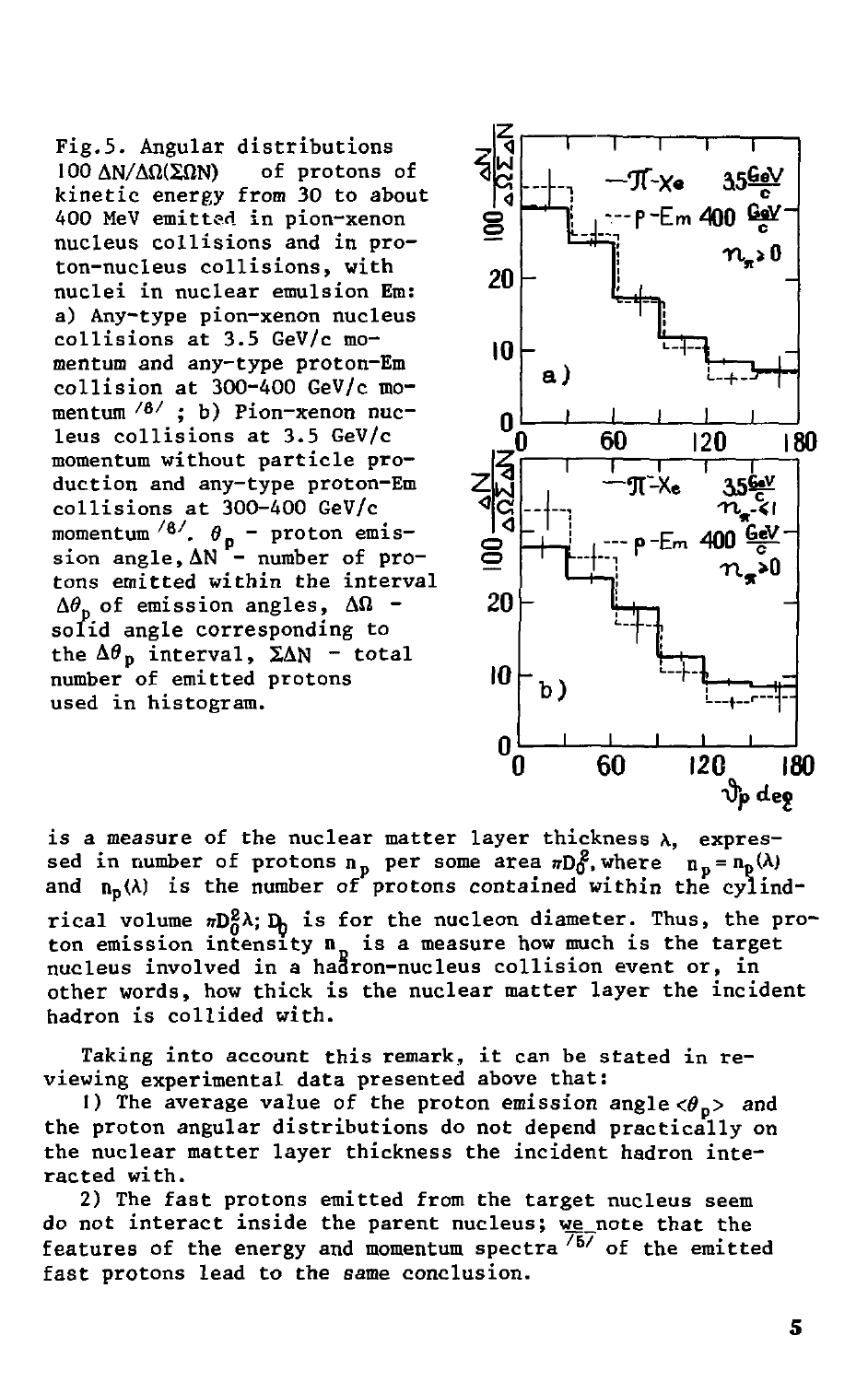Characteristics of angular distributions  $N(\theta_p)$  of fast protons, of kinetic energy from about 20 to about 400 MeV, in pion-xenon nucleus collisions at 3.5 GeV/c momentum with  $n_n \ge 1$ ,  $n_n = 1, 2, \ldots, 8, \ge 9$  emitted protons, for two samples of events: sample a) containing events in which particle production does not occur, but incident pion is absorbed inside the target nucleus or deflected in passage through it; sample b) containing any-type collision events.  $\theta_n$ -proton emission angle in degrees,  $\Sigma_{n_n}$ - number of protons at a given  $n_n$ .

| $n_p$                                      | $\Sigma_{n_0}$                                               |                                                                      | $\langle \theta_p \rangle$                                           |                                                                      | $r$ . $m$ . $s$ .                                                    |                                                                              | skewness                                                                 |                                                                      | kurtosis                                                                                     |                                                                                               |
|--------------------------------------------|--------------------------------------------------------------|----------------------------------------------------------------------|----------------------------------------------------------------------|----------------------------------------------------------------------|----------------------------------------------------------------------|------------------------------------------------------------------------------|--------------------------------------------------------------------------|----------------------------------------------------------------------|----------------------------------------------------------------------------------------------|-----------------------------------------------------------------------------------------------|
|                                            | a)                                                           | $\mathbf b$ )                                                        | a)                                                                   | b)                                                                   | a)                                                                   | b)                                                                           | a)                                                                       | b)                                                                   | a)                                                                                           | b)                                                                                            |
| $\geq 1$                                   | 2973                                                         | 18351                                                                | 76.7                                                                 | 74.7                                                                 | $37 - 3$                                                             | 37.5                                                                         | 0.32                                                                     | 0.36                                                                 | $-0.51$                                                                                      | $-0.59$                                                                                       |
| 1<br>2<br>3<br>4<br>5<br>6<br>7<br>8<br>≥৭ | 165<br>180<br>150<br>208<br>240<br>342<br>308<br>360<br>1020 | 1120<br>1804<br>2193<br>2392<br>2689<br>2502<br>1890<br>1600<br>2161 | 67.0<br>76.6<br>77.8<br>76.4<br>79.2<br>77.4<br>76.3<br>77.4<br>77.4 | 68.6<br>70.4<br>74.6<br>74.9<br>76.0<br>76.3<br>74.6<br>75.7<br>77.1 | 27.1<br>37.2<br>37.8<br>35.5<br>38.6<br>37.4<br>36.8<br>37.5<br>38.5 | 36.5<br>37.0<br>$37 - 1$<br>37.5<br>37.8<br>37.8<br>36.8<br>37.8<br>$37 - 7$ | 0.51<br>$0 - 37$<br>0.42<br>0.32<br>0.13<br>0.23<br>0.18<br>0.30<br>0.35 | 0.53<br>0.42<br>0.31<br>0.37<br>0.35<br>0.33<br>0.29<br>0.35<br>0.34 | 0.15<br>$-0.53$<br>$-0.53$<br>$-0.31$<br>$-0.62$<br>$-0.72$<br>$-0.77$<br>$-0.44$<br>$-0.51$ | $-0.28$<br>$-0.50$<br>-0.70<br>$-0.55$<br>$-0.59$<br>$-0.64$<br>$-0.64$<br>$-0.59$<br>$-0.62$ |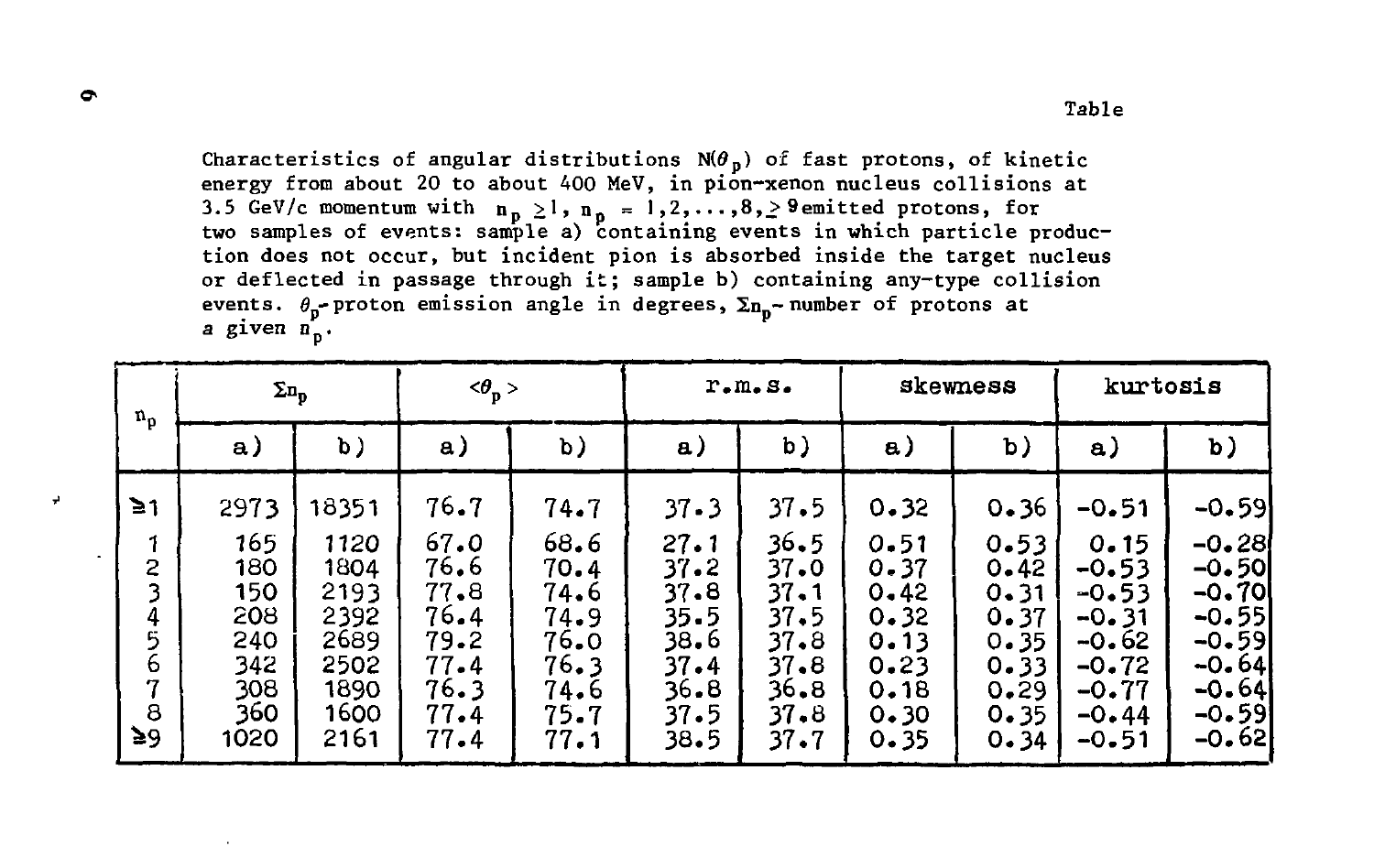3) The observed properties of the angular distribution may be ascribed to any high energy hadron-nucleus collision, at least to proton-nucleus and pion-nucleus collisions at any energy - at least within the energy value interval from some GeV to some hunderds GeV, fig.5.

It is known, from our experiments, that the dependences on the multiplicity  $n_{\pi}$  of produced pions of the average number  $\langle n_p \rangle$  of emitted fast protons and of the average number  $\langle n_n \rangle$  of neutral "stars" registered are of almost identical shapes. It enables us to think that our data on the fast proton angular distributions are informative about the neutron angular distributions as well.

The analysis of properties of the fast protons assumed as knocked-out from target nuclei by energetic hadrons, performed within the frames of the intranuclear cascade model $'{}^{11\prime}$ , allows to conclude that the mechanism of observed fast proton emission cannot be of this simple nature - the observed fast protons cannot be regarded as knocked out. One possible mechanism was proposed in one of may earlier works  $^{/12/}$ : along the hadron course in nuclear matter mesons appear of kinetic energy small enough at which they are absorbed simply by two or more nucleons; the systems formed in such a way, of relatively small kinetic energy, might move inside the target nucleus without causing nucleon emission in ones turn and decay after having left it into nucleons.

#### REFERENCES

- 1. Strugalski Z., Pluta J. Sov.Journ. of Nucl.Phys., 197A, 27, p. 504.
- 2. Strugalski Z., Pawlak Т., Pluta J. JINR, El-82-718, Dubna, 1982.
- 3. Strugalski Z., Pawlak T., Pluta J. JINR, El-82-841, Dubna, 1982.
- 4. Strugalski Z. et al. JINR, Pl-83-68, Dubna, 1983.
- 5. Strugalski Z. JINR, El-83-155, Dubna, 1983.
- 6. Tsai-Chii et al. Lettere al Nuovo Cimento, 1977, 20, p. 257.
- 7. Strugalski Z., Pawlak Т., Pluta J. JINR, El-83-234, Dubna, 1983.
- 8. Strugalski Z. et al. JINR, Rl-83-237, Dubna, 1983.
- 9. Strugalski Z. JINR, El-11976, Dubna, 1978; JINR, El-80-215, Dubna, 1980; JINR, El-80-216, Dubna, 1980.
- 10. Strugalski Z., Pawlak T. JINR, El-81-378, Dubna, 1981.
- 11. Barashenkov V.S., Toneev V.D. Interactions of High Energy Particles and Nuclei with Nuclei, Atomizdat, M., 1972.
- 12. Strugalski Z. JINR, El-80-215, Dubna, 1981.

Received by Publishing Department on May 30,1983.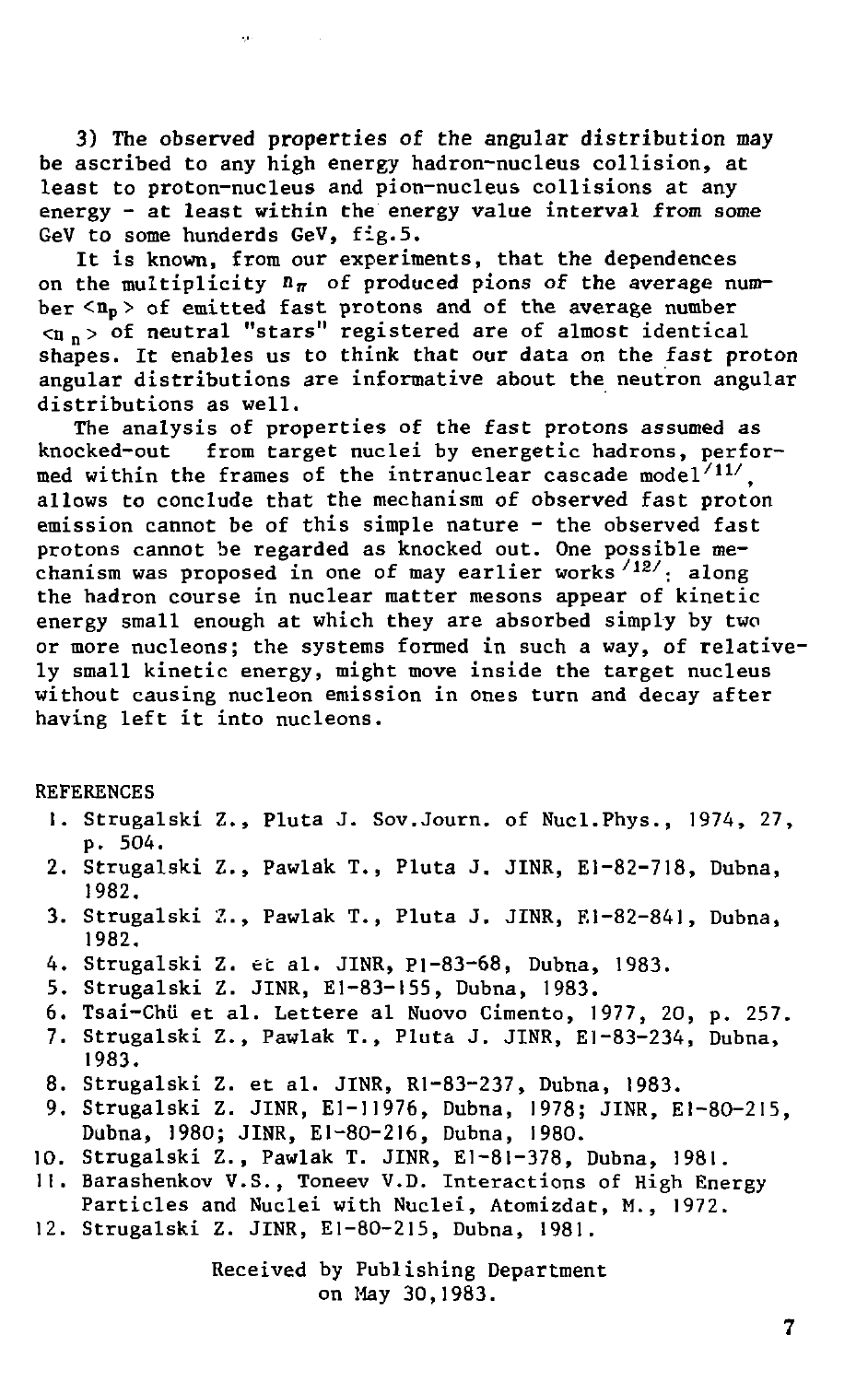### WILL YOU FILL BLANK SPACES IN YOUR LIBRARY?

## **Yon** can **receive by post the books listed below. Prices -** in **US** *t,*  **including the packing** and **registered postage**

| D-12965           | The Proceedings of the International School on<br>the Problems of Charged Particle Accelerators<br>for Young Scientists. Minsk. 1979.                                    | 8.00  |
|-------------------|--------------------------------------------------------------------------------------------------------------------------------------------------------------------------|-------|
| D11-80-13         | The Proceedings of the International Conference<br>on Systems and Techniques of Analytical Comput-<br>ing and Their Applications in Theoretical<br>Physics, Dubna, 1979. | 8.00  |
| D4-80-271         | The Proceedings of the International Symposium<br>on Few Particle Problems in Nuclear Physics.<br>Dubne, 1979.                                                           | 8.50  |
| D4-80-385         | The Proceedings of the International School on<br>Nuclear Structure, Alushta, 1980.                                                                                      | 10.00 |
|                   | Proceedings of the VII All-Union Conference on<br>Charged Particle Accelerators. Dubna. 1980.<br>2 volumes.                                                              | 25.00 |
| D4-80-572         | N.N. Kolesnikov et al. "The Energies and<br>Half-Lives for the $a -$ and $\beta$ -Decays of<br>Transfermium Elements"                                                    | 10.00 |
| 12-81-543         | Proceedings of the VI International Conference<br>on the Problems of Quantum Field Theory.<br>Alushta, 1981                                                              | 9.50  |
|                   | p10,11-81-622 Proceedings of the International Meeting on<br>Problems of Mathematical Simulation in Nuclear<br>Physics Researches. Dubna, 1980                           | 9.00  |
|                   | D1,2-81-728 Proceedings of the VI International Seminar<br>on High Energy Physics Problems. Dubna, 1981.                                                                 | 9.50  |
| D17-81-758        | Proceedings of the II International Symposium<br>on Selected Problems in Statistical Mechanics.<br>Dubna, 1981.                                                          | 15.50 |
| $D1, 2 - B2 - 27$ | Proceedings of the International Symposium<br>on Polarization Phenomena in High Energy<br>Physics. Dubna, 1981.                                                          | 9.00  |
| D2-82-568         | Proceedings of the Meeting on Investiga-<br>tions in the Field of Relativistic Nuc-<br>lear Physics. Dubna, 1982                                                         | 7.50  |
| $D9 - 82 - 664$   | Proceedings of the Symposium on the<br>Problems of Collective Methods of Acce-<br>leration. Dubna, 1982                                                                  | 9.20  |
|                   | D3,4-82-704 Proceedings of the IV International<br>School on Neutron Physics. Dubna, 1982                                                                                | 12.00 |

Orders for the above-mentioned books can be sent at the address:<br>Publishing Department, JINR<br>Head Post Office, P.O.Box 79 101000 Moscow, USSR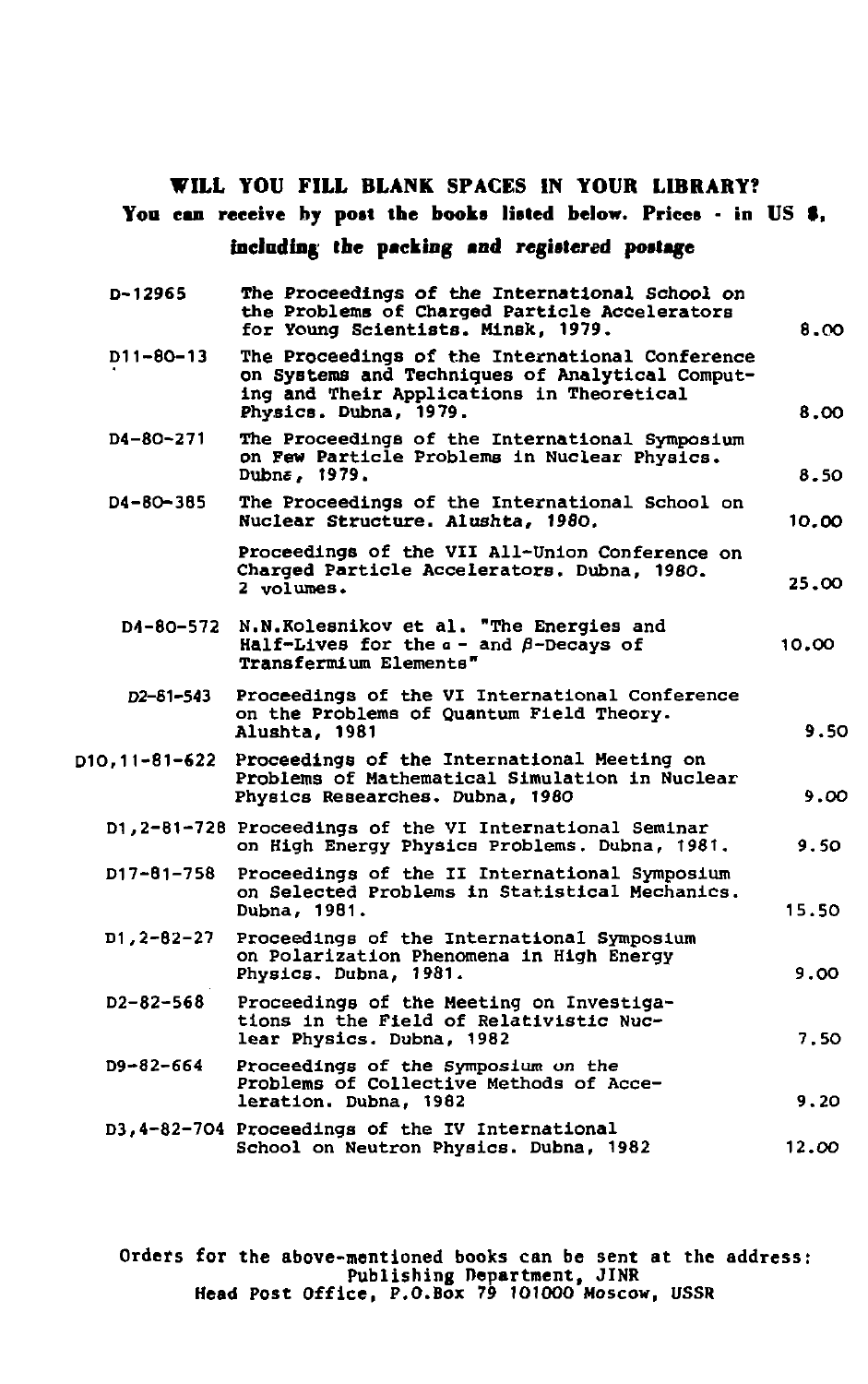Стругальский З. E1-83-344 Угловые распределения нуклонов, испущенных в столкновениях адрон-ядро ПРИ ВЫСОКИХ ЭНЕРГИЯХ

Угловые распределения "быстрых"протонов с кинетическими энергиями от -20 до -400 МэВ, испущенных в столкновениях пион-ксенон при импульсе 3,5 ГэВ/с исследовались в двух группах событий - когда происходит рождение частиц и когда рождение частиц отсутствует. Распределения практически одинаковы в обеих группах событий и в подгруппах с разными кратностями испущенных протонов. Проведено сравнение угловых распределений протонов. испущенных в столкновениях пион-ксенон при импульсе 3,5 ГэВ/с, с соответствующими распределениями протонов, испущенных в столкновениях протон-ядро эмульсии при импульсах от 300 до 400 ГэВ/с. Полученные результаты позволяют заключить, что: 1/ среднее значение угла испускания нуклонов и угловые распределения испущенных нуклонов практически не зависят от толщины слоя ядерной материи, с которым произошло столкновение первичного адрона: 2/ быстрые нуклоны, испущенные из ядра-мишени, ведут себя так, как будто не подвергались взаимодействию внутри этого ядра; 3/ угловые распределения не ЗАВИСЯТ ОТ ЭНЕРГИИ НАЛЕТАЮЩЕГО АДРОНА И ПРАКТИЧЕСКИ ОДИНАКОВЫ ДЛЯ СТОЛКНОВЕ-НИЙ ПИОН-ЯДДО И ПДОТОН-ЯДДО.

Работа выполнена в Лаборатории высоких энергий ОИЯИ.

Сообщение Объединенного института ядерных исследований. Дубна 1983

 $E1 - 83 - 344$ 

Strugalski Z. Angular Distributions of Nucleons Emitted in High Energy Hadron-Nucleus Collisions

Angular distributions of "fast" protons, of kinetic energy from about 20 to about 400 MeV, emitted in pion-xenon nucleus collisions at 3.5 GeV/c momentum were studied in two samples of events - when particles are produced and when particle production does not occur. The distributions are practically the same in both the samples of events and in subsamples of events with various multiplicities of emitted protons. Comparison of angular distributions of protons emitted in pion-xenon nucleus collisions at 3.5 GeV/c momentum with corresponding angular distributions of protons emitted in proton-emulsion collisions at 300-400 GeV/c momentum is performed. Results obtained allow to conclude that: 1) Average value of the nucleon emission angle and the nucleon angular distributions do not depend practically on the nuclear matter layer thickness the incident hadron collided with; 2) Fast nucleons emitted from the target nucleus seem did not interact inside the parent nucleus: 3) Fast nucleon angular distributions do not depend on the energy of incident hadron, they are the same for pionnucleus and for proton-nucleus collisions as well.

The investigation has been performed at the Laboratory of High Energies, JINR.

Communication of the Joint Institute for Nuclear Research, Dubna 1983